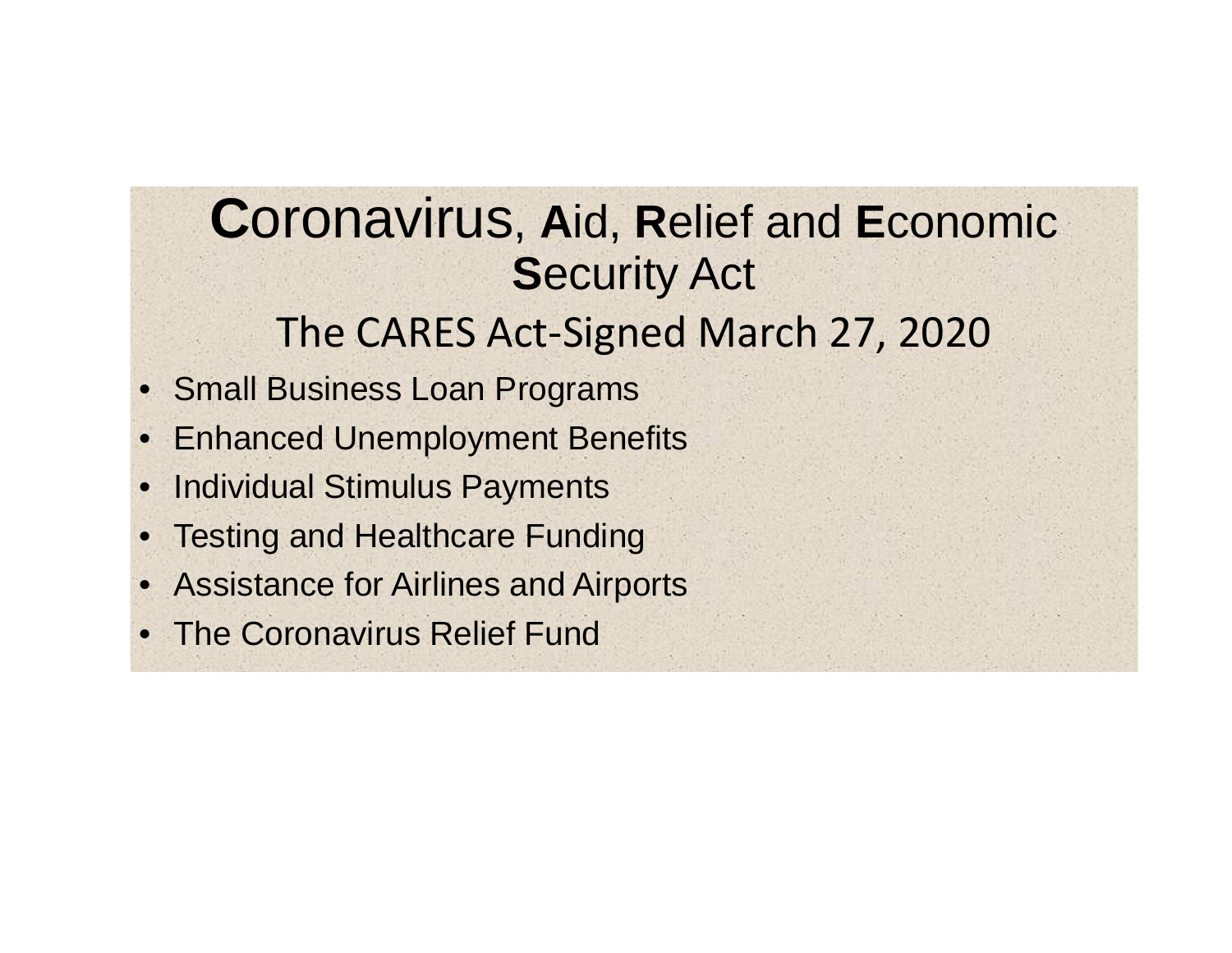### Coronavirus Relief Fund

- Total Appropriation of \$150 Billion
- \$3 Billion for District of Columbia and Territories
- \$8 Billion for Tribal Governments
- \$139 Billion to States and Local Governments
- States received a minimum of \$1.250 Billion, otherwise amounts based on the relative population of each state.
- Only local governments with a population of 500,000 or more received funding
- Local Amounts based on population-Dane County received \$95 million on April 23, 2020.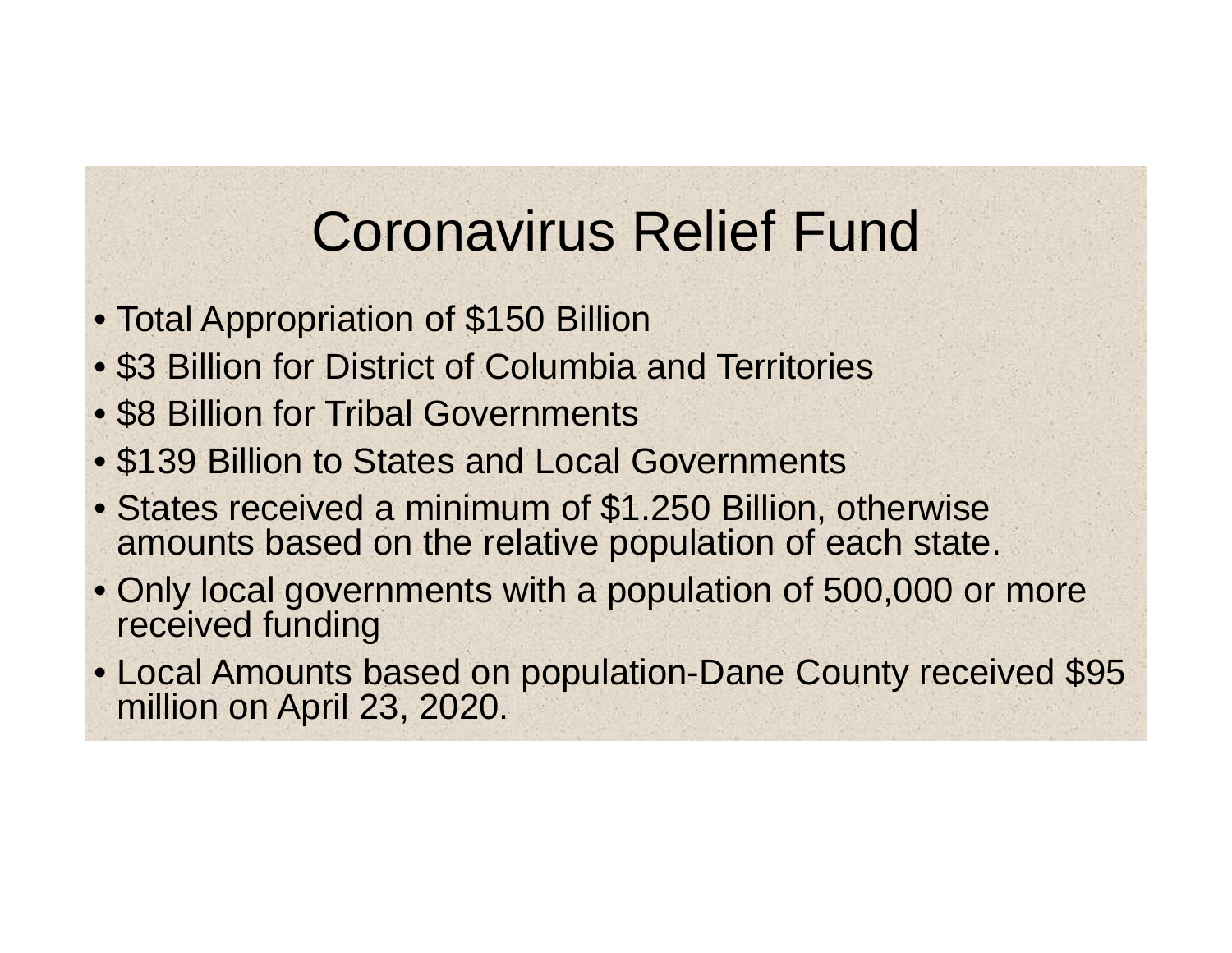#### Coronavirus Relief Fund‐Uses of Funds

- Relief funds can be use for **expenses** that:
- ''(1) are necessary expenditures incurred due to the public health emergency with respect to the Coronavirus Disease 2019 (COVID- 19)
- "(2) were not accounted for in the budget most recently approved as<br>of the date of enactment of this section for the State or government;<br>and

• "(3) were incurred during the period that begins on March 1, 2020, and ends on December 30, 2020."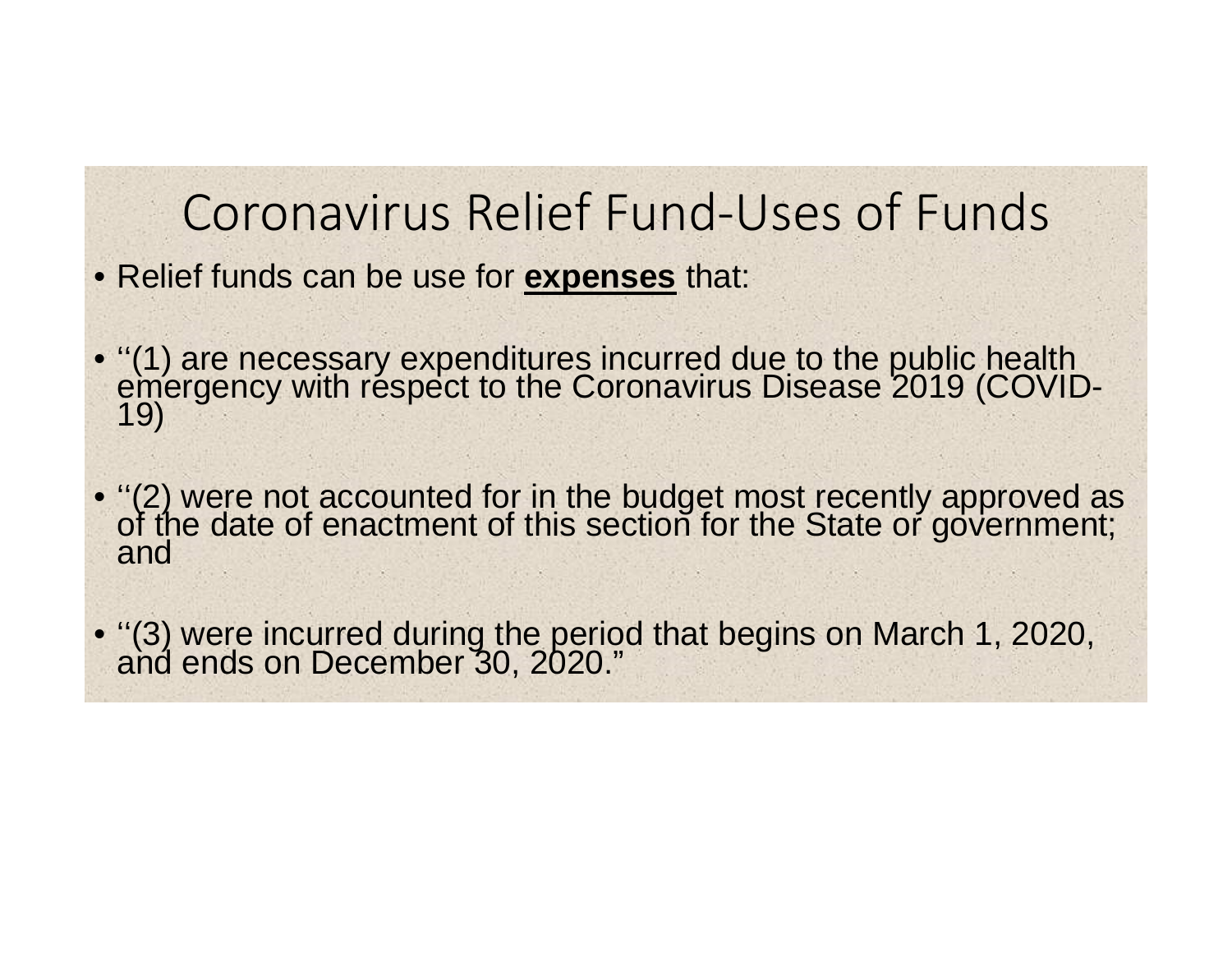### Treasury Department Guidance

- Treasury Issued guidance on April 23, 2020 on how CR funds can be used. They include:
	- Medical Expenses
	- Public Health Expenses
	- Expenses to comply with Public Health Orders
	- Expenses for Economic Support
	- Other reasonable expenses of the government related to the emergency

• Presently CR funds **cannot** be used to replace other revenue shortfalls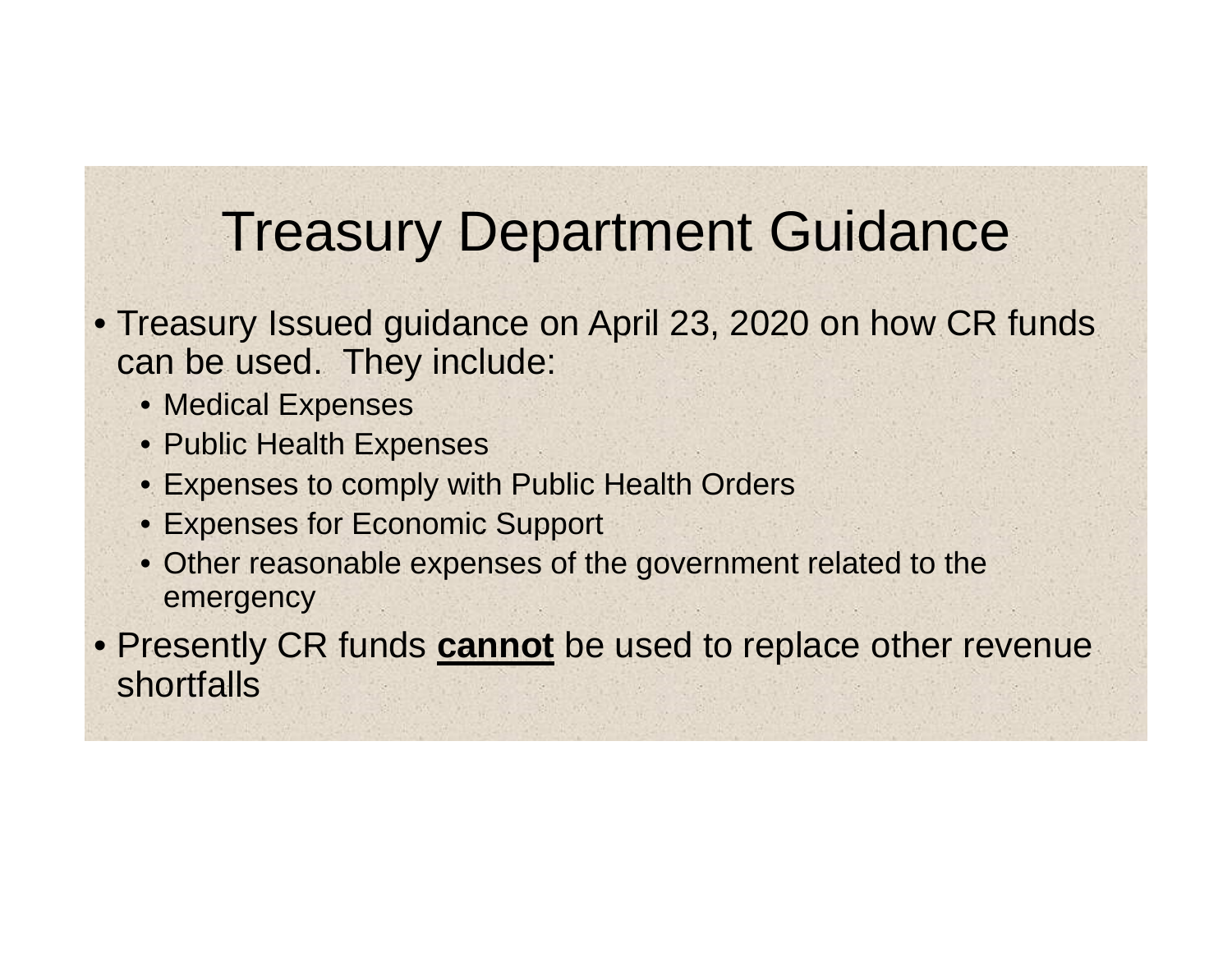# Dane County Considerations

#### • Preserve the opportunity for revenue replacement

• Dane County will see millions in lost revenue for 2020 and 2021. If the county is allowed to apply CR funds to replace these revenues, it will preserve employee pay, county jobs and important services.

#### • Preserve funding for 2021

• The pandemic will not end as of 12/31/2020. Many expenses in the current response will not end either. If the county is permitted to use CR funds beyond the current spending period of December 30, 2020, it will help with the pandemic response.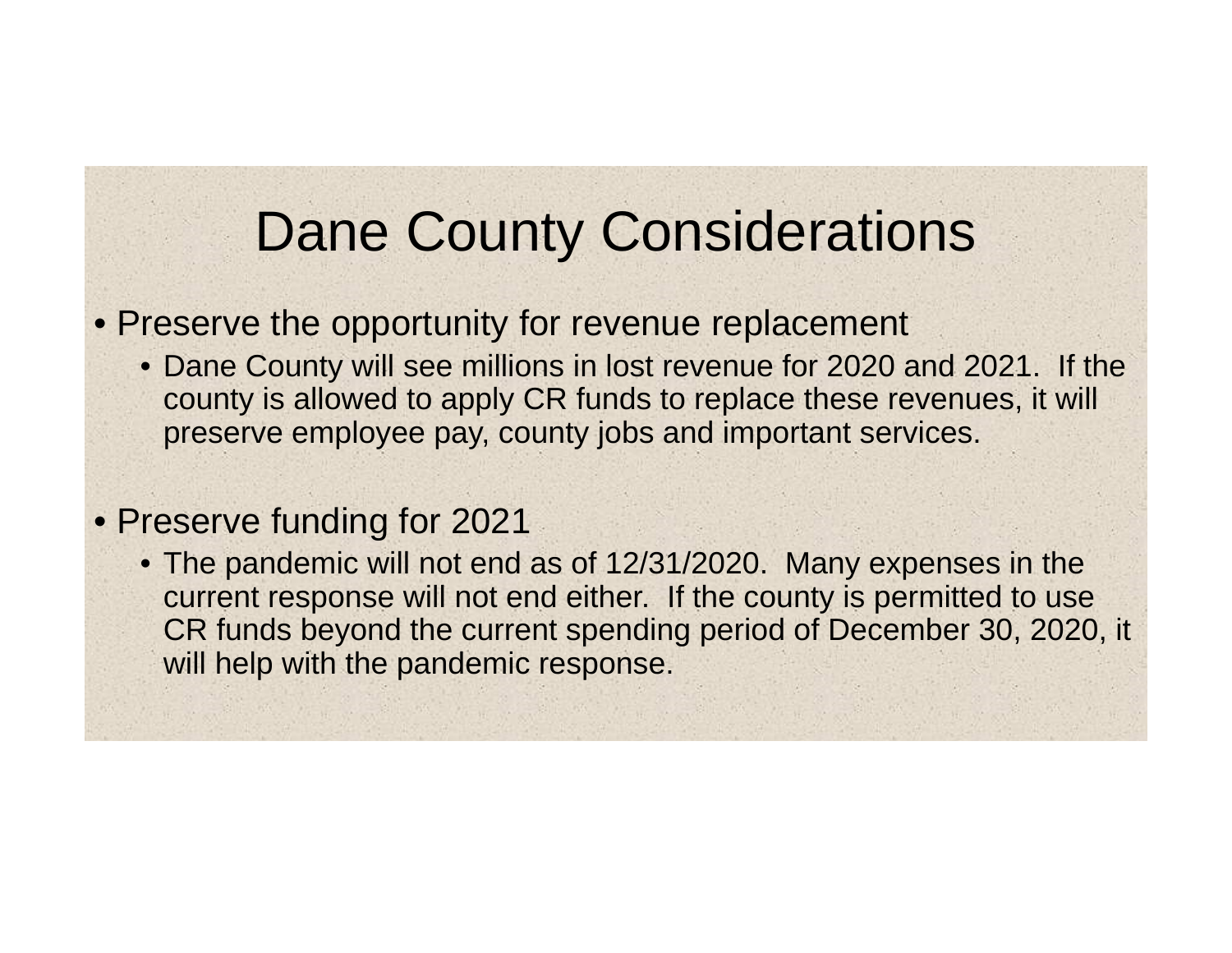# Approved or In-process Initiatives

- Second Harvest Food Bank \$3,000,000
- Business
- Child Care Assistance \$3,500,000
- Homeless
- Public
- Artist Assistance \$100,000
- CSA Partner Shares \$45,000 Sub-Total

 Assistance \$10,800,000 \$15,000,000 \$695,000 ‐Total \$33,140,000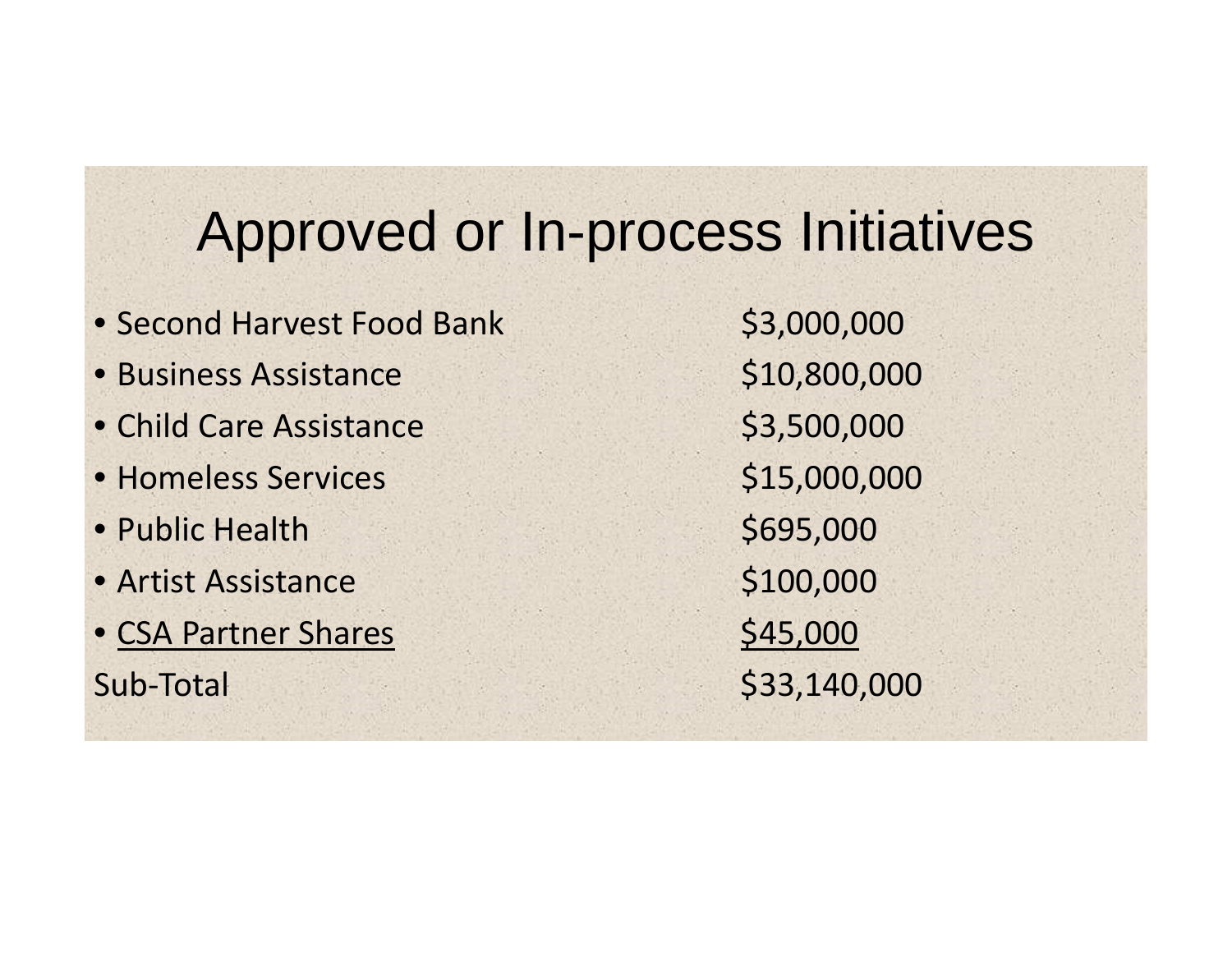# Pending and Future Initiatives

- Eviction• Second Harvest through YE \$5,000,000 • Homeless Services 2021 \$9,000,000 • POS Agency Assistance \$2,000,000 • JFF Eviction Prevention \$500,000 • Housing Navigators \$240,000  $\bullet$  HSD LTE Staff  $\phantom{000}$  \$170,000
- Public Health

\$10,016,100 \$1,013,000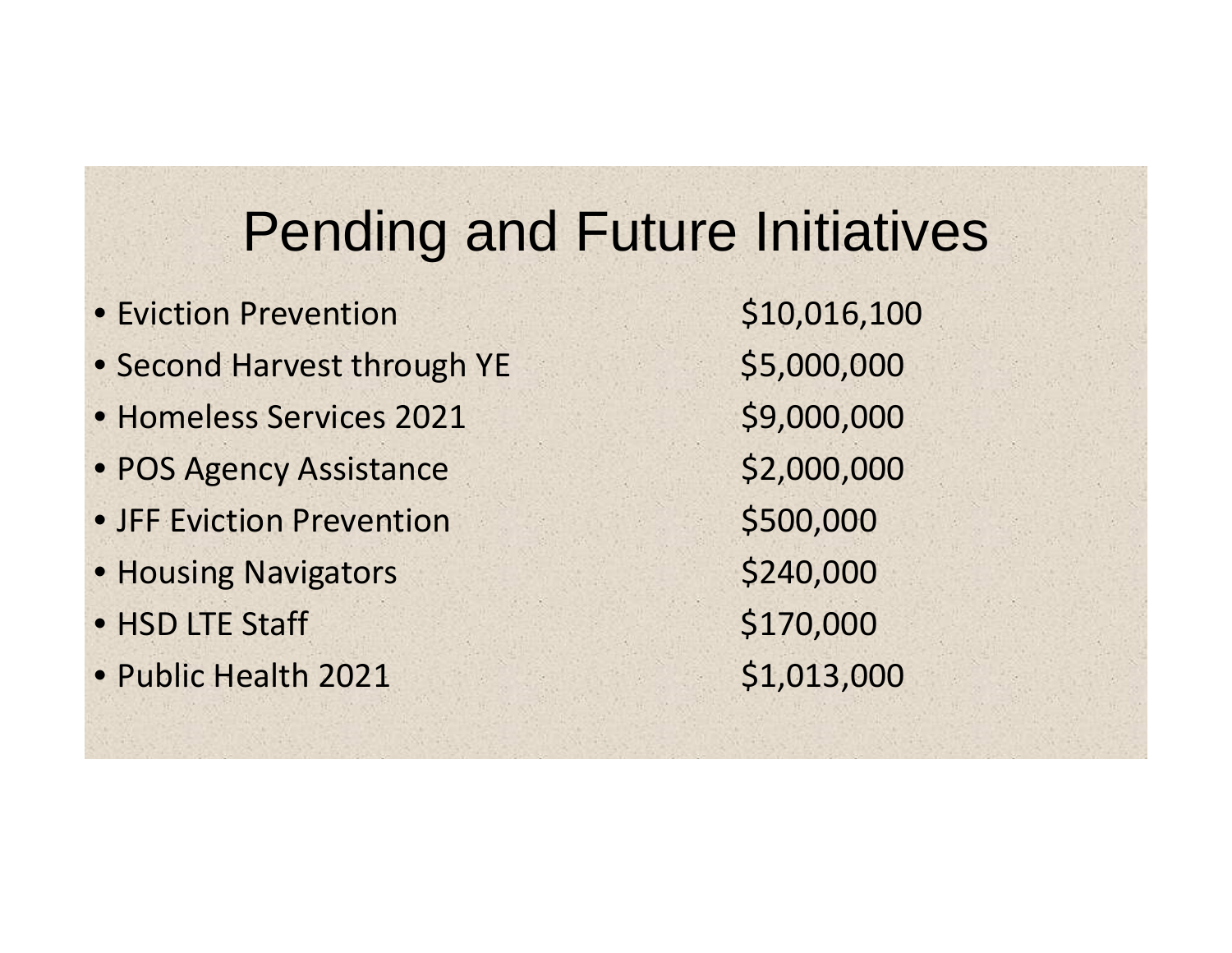### Pending and Future Initiatives-cont.

• Boys and Girls Club Outreach \$10,000 • HSD At Risk Families Wrap Around \$200,000 **Sub Total** 

\$28,149,100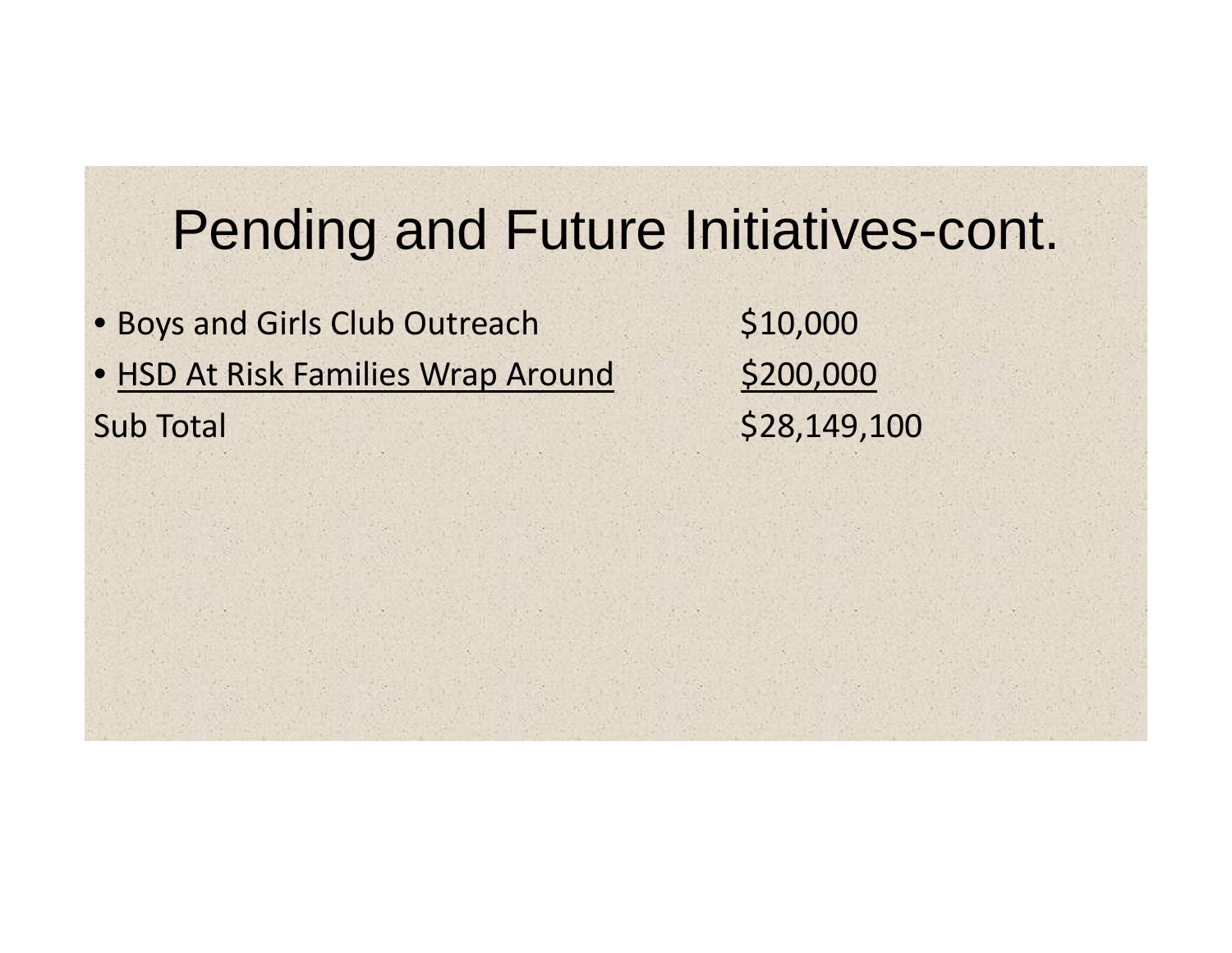### Internal County Expenses

• PPE & Equipment \$3,500,000 • Testing Etc. 6 19 and 10 and 10 and 10 and 10 and 10 and 10 and 10 and 10 and 10 and 10 and 10 and 10 and 10 • Overtime & COVID Leave \$1,000,000 • Revenue Replacement 523,848,515 Sub Total Grand Total of Allocation \$93,137,615 Revenue**Currently Un-allocated** 

\$31,848,515 Received \$95,349,061  $$2,211,446$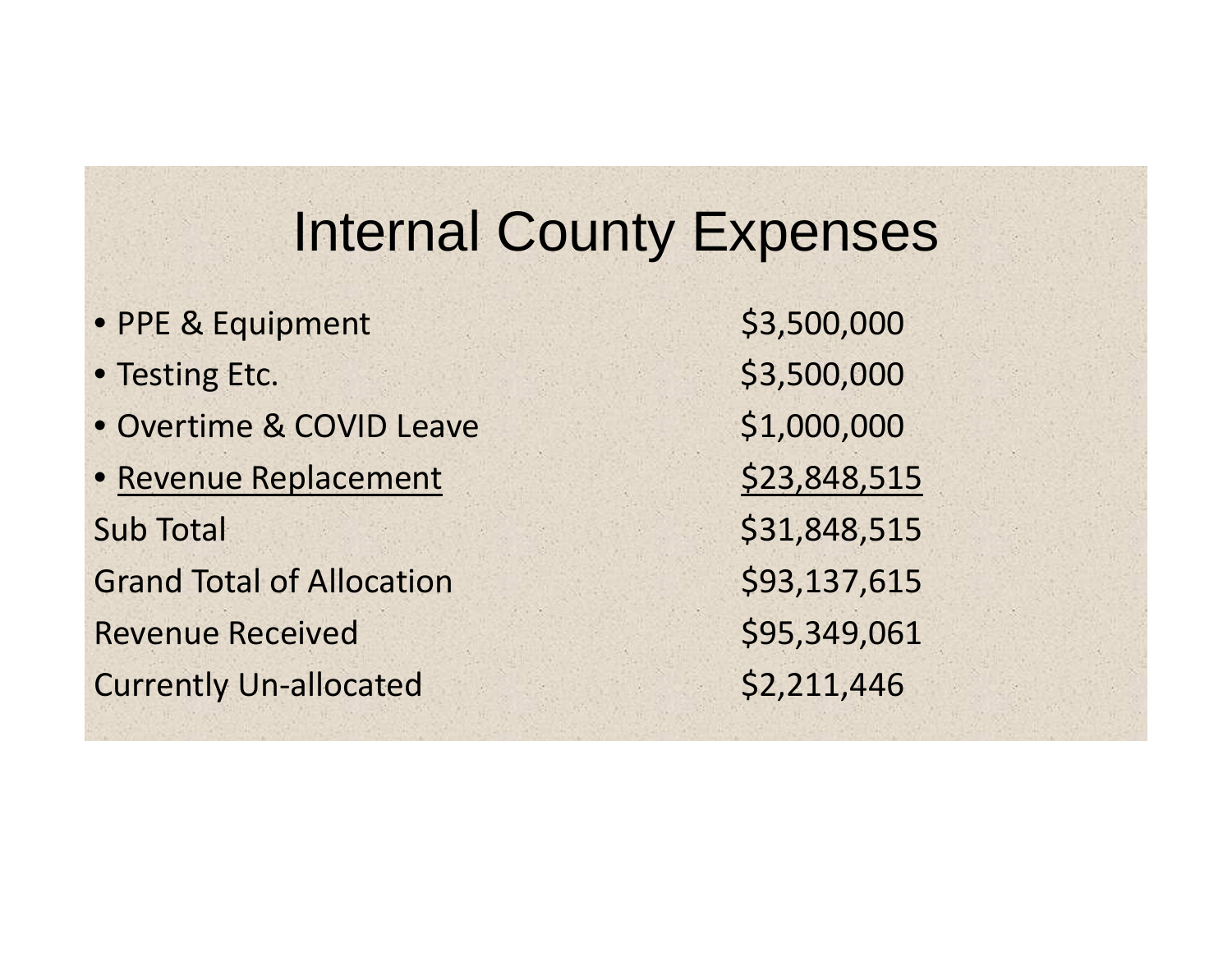# DCDHS Efforts: Homelessness

#### • Myriad of basic needs, prioritization of responses:

- Sheltering in hotels—achieving social distance as the goal
	- Augmenting that structure to create stability in shelter system
	- Reacting to changing circumstances and guidance
- Gradually morphed into a goal of meaningful engagement; no longer just about social distancing
	- Focus counseling—connection to resources, maintaining recovery
- Now goal is focused on opportunity to house in a real way—how can we have impact on the population overall while in a safe and stable setting
	- Eviction prevention to keep those in need from swelling beyond our capacity to engage
	- "Doubling Down" on housing navigation assistance to get people out of shelter permanently
	- For this to work, we need to keep the new system as stable as possible for as long as possible, hopefully well into 2021.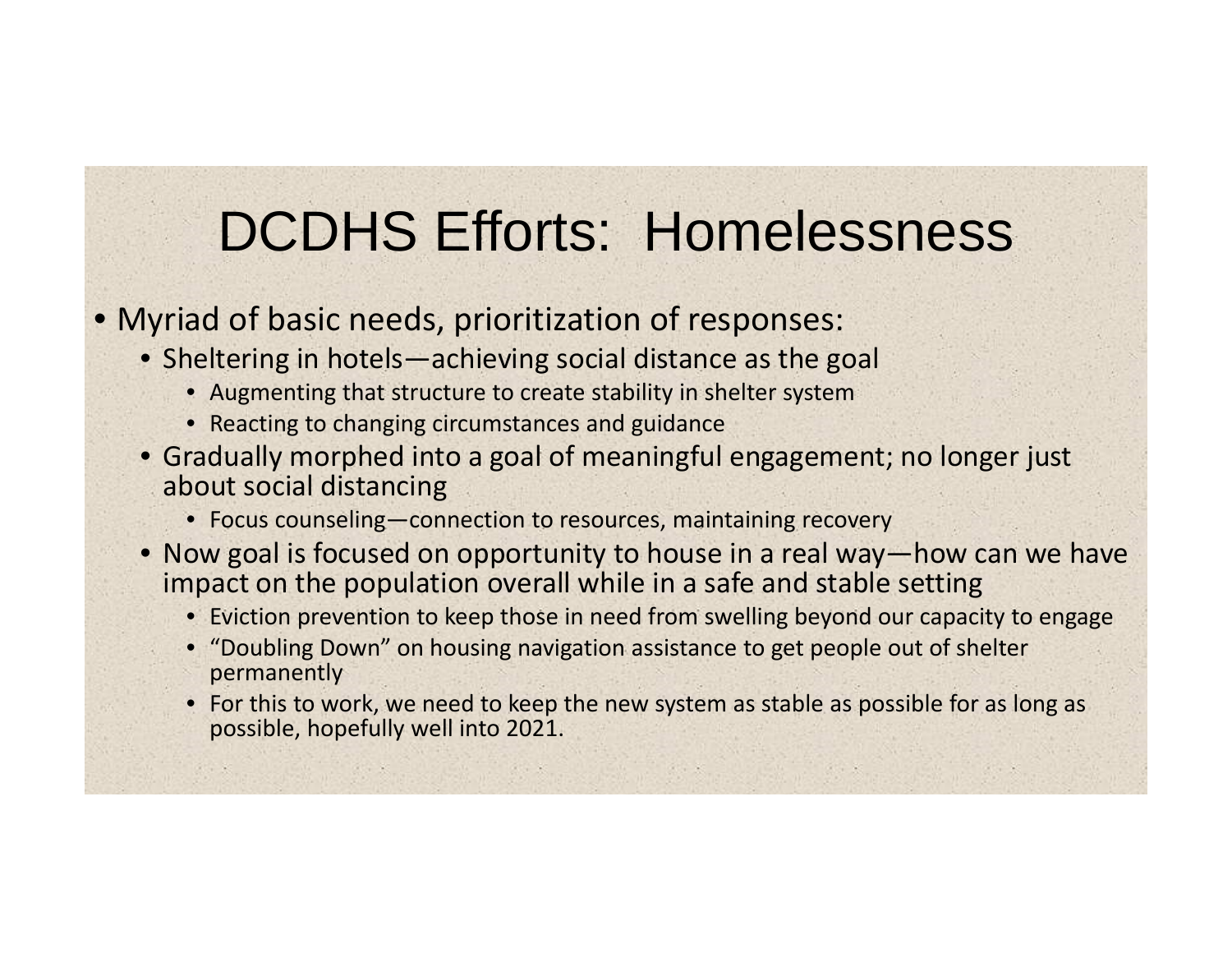# DCDHS Efforts: Child Care

#### • Again myriad of basic needs, prioritization of responses

- First goal was to shut down all necessary activity to keep people connected to benefits—goal is economic assistance to survive loss of income
	- Foodshare applications tripled
	- Maintaining mail services for homeless
- Now looking ahead to need to provide services that will enable people to return to work
	- FSET engagement to encourage enrollment
	- Child Care availability beyond essential personnel
		- 40% closed, parents and guardians need market choices